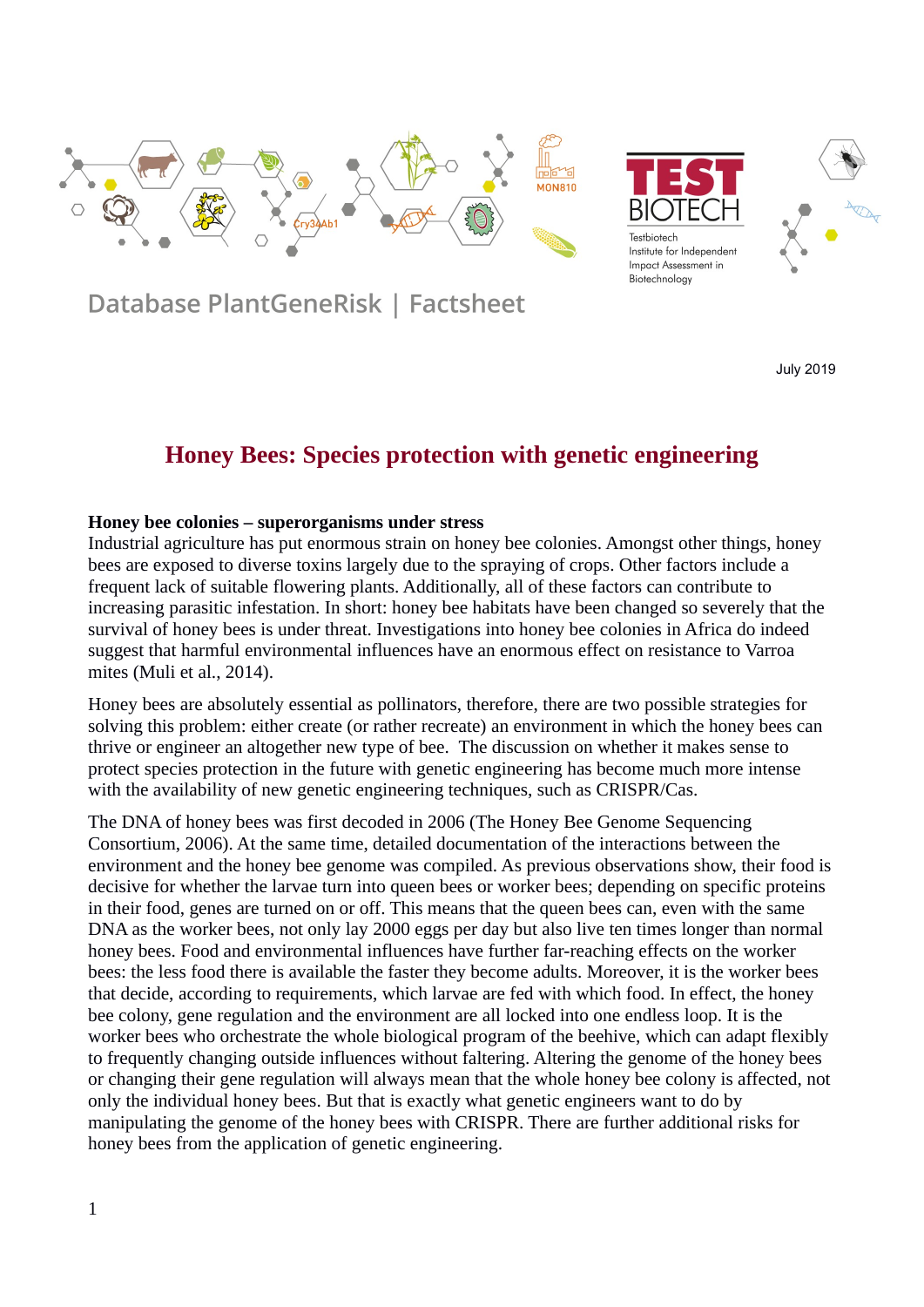# **Threat to honey bees from the cultivation of genetically engineered plants?**

Honey bee colonies forage over areas extending several kilometres, and thereby pollinate a broad range of plants. In this way they can, for example, spread pollen from genetically engineered plants. In Europe, this would mostly be a risk in relation to the cultivation of genetically engineered rapeseed if cultivation were to be allowed, or from seed losses alongside transport routes that may allow plants to spread into the environment. Rapeseed cultivation in Europe would have a huge potential for spreading (see for example Bauer-Panskus et al, 2013).

Honey bees also collect pollen from maize plants. Genetically engineered maize plants produce a so-called Bt insecticide. The Bt toxins produced by the plants are normally supposed to be harmless for honey bees. However, interactions between the Bt toxins and other stress factors, such as environmental toxins, pathogens or pesticides, can lead to a considerable intensification in the poisonous effect of the toxins (Then, 2010). This means that the Bt toxins could affect honey bees. Even experts who agree that Bt toxins produced by genetically engineered maize are not in general harmful to bees believe that the interactions between the toxins and other stress factors should be investigated (Duan et al., 2008).

Other possible co-factors could be, amongst others, environmental toxins and microrganisms in the intestines: Broderick et al. (2006 and 2009) found that specific intestinal bacteria play an important role in the toxicity of Bt toxins. Insects whose intestinal flora had been destroyed with antibiotics did not show such a distinct reaction to the toxin. Kramarz et al. (2007 and 2009) investigated snails and found that there were interactions between environmental toxins, such as cadmium, and Bt toxins which could lead to these toxins affecting organisms not normally thought to be affected. This could include honey bees: a study published in 2005 showed that the presence of intestinal parasites (nosema) can lead to honey bee colonies becoming more vulnerable to Bt toxins<sup>[1](#page-1-0)</sup>. However, although these investigations were widely reported in the media<sup>[2](#page-1-1)</sup>, they were neither concluded nor published. Despite assertions to the contrary, these risks have never been fully clarified, partly because no further public funds were granted for this project. Despite other claims, until today these risks have still not been completely clarified. In 2016, studies with water fleas highlighted the crucial need for extensive research in this area (Bohn et al., 2016). *Daphnia* are a popular choice for scientists for use in the laboratory and are not thought to be sensitive in particular to Bt toxins. However, it has been shown that in interaction with other factors even they had a significantly increased mortality rate.

In another study, Bt toxins were found to adversely affect the learning ability of honey bees (Ramirez-Romero, et al., 2008). This could have enormous consequences for honey bee populations if this impaired their orientation whilst foraging.

Further, the pollen of herbicide-resistant genetically engineered plants (e.g. glyphosate) may contain residues and by-products of the herbicide with which the plants are sprayed. This could mean a additional stressors for honey bees. It appears that so far, there has been only insufficient investigation into this risk. Recent research shows that risks to bees are likely to be underestimated. For example, Herbert et al. (2014) show that pure glyphosate has negative effects on the learning ability of bees and thus possibly long-term negative consequences for honeybee colonies. Balbuena et al. (2015) found that honeybees receiving glyphosate containing feed needed more time to return to the hive. In addition, disturbances in learning of direct homing flights were measurable. According to this study, glyphosate therefore affects the cognitive abilities of bees needed to process spatial information for a successful return to the hive. Thus, negative consequences for honeybee navigation and the performance of the entire bee colony are likely.

<span id="page-1-0"></span><sup>&</sup>lt;sup>1</sup> [www.gen-ethisches-netzwerk.de/kleiner-parasit-grosse-wirkung](http://www.gen-ethisches-netzwerk.de/kleiner-parasit-grosse-wirkung)

<span id="page-1-1"></span><sup>2</sup> [www.spiegel.de/spiegel/print/d-50910321.html](http://www.spiegel.de/spiegel/print/d-50910321.html)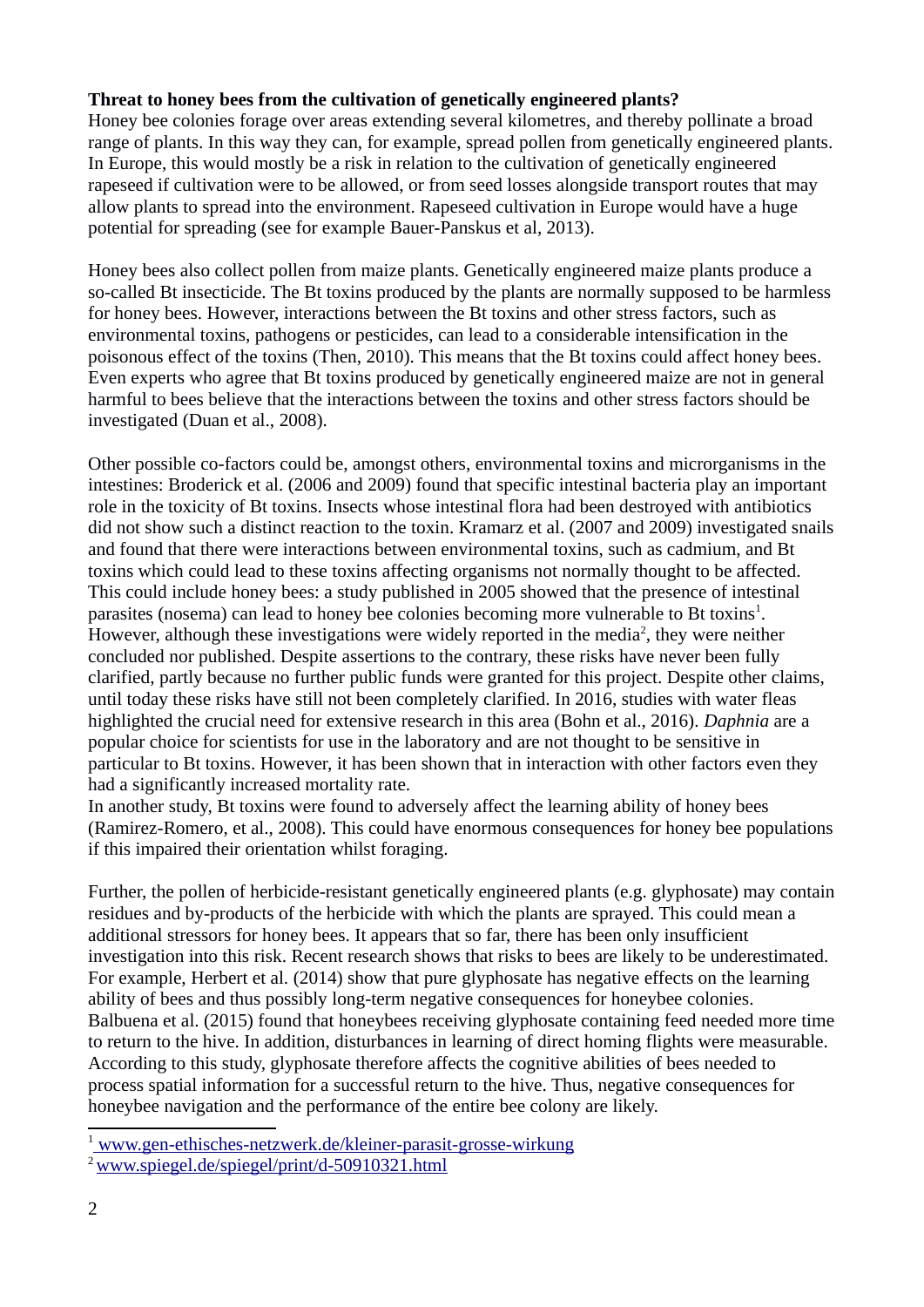# **Honey bees themselves are being genetically engineered**

Researchers at the University of Duesseldorf showed that it is possible to genetically manipulate whole honey bee colonies. They genetically manipulated queen bees and found that the queen bees passed the artificial DNA on to the following generation with a high rate of success. According to the researchers, this would enable basic research and also pave the way for breeding genetically engineered honey bee colonies (Schulte et al., 2014).

New methods of genetic engineering, such as CRISPR-Cas, are also being used to experiment with the DNA of honey bees. Researchers in Japan want to use this DNA-scissor to block various honey bee genes in order to find out more about how they function (Kohno et al., 2016). Similar research is being carried out on wasp species; researchers are using CRISPR-Cas technology to genetically manipulate the eye colour of the wasp (Li et al., 2017).

A paper published in 2019 reports on how the development of honey bee queens can be investigated and influenced with the help of the 'gene scissor' CRISPR/Cas. Making honey bee colonies resistant to pesticides is mentioned as a possible application. In addition, a paper published in 2019 in South Korea, describes an attempt to make honey bees resistant to an insecticide. The insecticide was spinosad, which is toxic to honey bees. Whether the intervention was successful or not cannot be concluded from the publication (Lee, 2019).

Such approaches are often praised as a contribution to the protection of biodiversity. However, the problem of species extinction cannot be solved with genetic engineering. If we want to save honey bees, we need to protect their natural populations. Given the extremely complex biology of honey bees and their multitudinous interactions with the environment, any intervention in their genome would be irresponsible.

# **Influencing gene activity**

Apart from the above, new biologically active substances known as miRNAs can now be synthesised and used to alter gene regulation and activity. If researchers find suitable genes in their experiments with genetically engineered bees, they can produce specific miRNAs which could, for example, block those specific genes. The miRNAs can be administered to the honey bees e.g. in their food.

The biologically active substances are further intended for use against Varroa mites that frequently infest honey bees. Beeologics is a company that has specialised in these applications and was bought up by Monsanto in 2011.<sup>[3](#page-2-0)</sup> Monsanto has in the meantime increased its activities in this sector and filed patents on miRNA (WO201506681 and WO2016179180); this miRNA can be administered to the honey bees via feed and thereby be taken up by the parasites that have infested the honey bee colony. Once in the parasites, the biologically active substances will cause a change in gene regulation – in particular, in varroa mites – and they will die.

Monsanto clearly believes that it can extend its new arsenal of "bio-weaponry". According to the patent, other parasite species can be dealt with in the same way e.g. ichneumon wasps, crustaceans, flies, fleas and lice.

Honey bees, wasps, bumblebees, as well as crabs, mites and fleas belong to the large arthropod group, all of which have many jointed legs or limbs. As described in the patent, each particular species of arthropod can be either eradicated or protected. Each species lives in close contact with

<span id="page-2-0"></span><sup>3</sup> [www.croplife.com/crop-inputs/the-buzz-on-beeologics/](https://www.croplife.com/crop-inputs/the-buzz-on-beeologics/)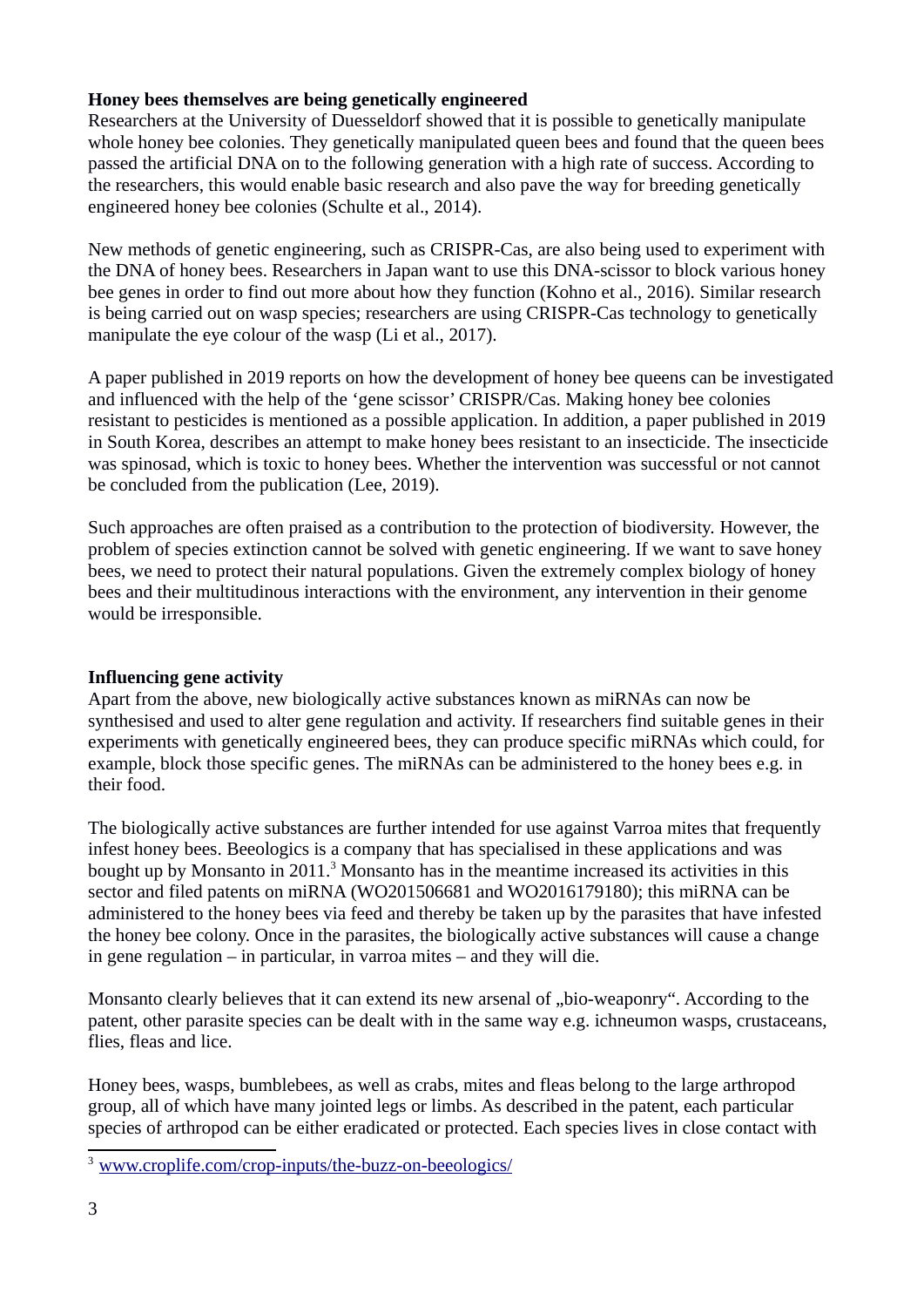other species and in complex ecosystems. Again, according to the patent, the biologically active substances can affect those species which are not meant to be targeted.

Clearly, side effects on ecosystems, honey bees, or even the honey itself cannot be ruled out. The biologically active miRNAs are extremely varied and part of wholly diverse processes. Moreover, the structure can be altered by interacting with other elements of cell regulation so that the effects can also be different.

Plans to genetically engineer honey bees or other wild insects, or to manipulate them with biologically active substances using miRNA as a kind of insecticide, clearly pose an extreme risk to biodiversity.

# **References:**

Balbuena, M.S., Tison, L., Hahn, M.L., Greggers, U., Menzel, R., Farina, W.M. (2015) Effects of sublethal doses of glyphosate on honeybee navigation. Journal of Experimental Biology, 218(17): 2799-2805.<http://jeb.biologists.org/content/218/17/2799.long>

Bauer-Panskus, A., Breckling, B., Hamberger, S., Then, C. (2013) Cultivation-independent establishment of genetically engineered plants in natural populations: current evidence and implications for EU regulation. Environmental Sciences Europe, 25: 34. [www.enveurope.com/content/25/1/34](http://www.enveurope.com/content/25/1/34)

Bøhn, T., Rover, C.M., Semenchuk, P.R. (2016) *Daphnia magna* negatively affected by chronic exposure to purified Cry-toxins. Food and Chemical Toxicology, 91: 130-140. <https://www.sciencedirect.com/science/article/pii/S0278691516300722>

Broderick, N.A., Raffa, K.F., Handelsman, J. (2006) Midgut bacteria required for *Bacillus thuringiensis* insecticidal activity. Proceedings of the National Academy of Sciences, 103(41): 15196-15199.<https://www.pnas.org/content/103/41/15196.short>

Broderick, N.A., Robinson, C.J., McMahon, M.D., Holt J., Handelsman, J., Raffa, K.F. (2009) Contributions of gut bacteria to *Bacillus turingiensis*-induced mortality vary across a range of Lepidoptera. BMC Biology, 7: 11. [https://bmcbiol.biomedcentral.com/articles/10.1186/1741-7007-](https://bmcbiol.biomedcentral.com/articles/10.1186/1741-7007-7-11) [7-11](https://bmcbiol.biomedcentral.com/articles/10.1186/1741-7007-7-11)

Duan, J.J., Marvier, M., Huesing, J., Dively, G., Huang, Z.Y. (2008) A meta-analysis of effects of Bt crops on honey bees (Hymenoptera: Apidae). PloS one 3(1): e1415. <https://journals.plos.org/plosone/article?id=10.1371/journal.pone.0001415>

Herbert, L.H., Vazquez, D.E., Arenas, A., Farina, W.M. (2014) Effects of field-realistic doses of glyphosate on honeybee appetitive behaviour. The Journal of Experimental Biology, 217(19): 3457- 3464..<http://jeb.biologists.org/content/early/2014/07/23/jeb.109520.abstract>

Kohno, H., Suenami, S., Takeuchi, H., Sasaki, T., Kubo, T. (2016) Production of Knockout Mutants by CRISPR/Cas9 in the European Honeybee, Apis mellifera L.. Zoological Science, 33(5): 505-512. [www.bioone.org/doi/abs/10.2108/zs160043](http://www.bioone.org/doi/abs/10.2108/zs160043)